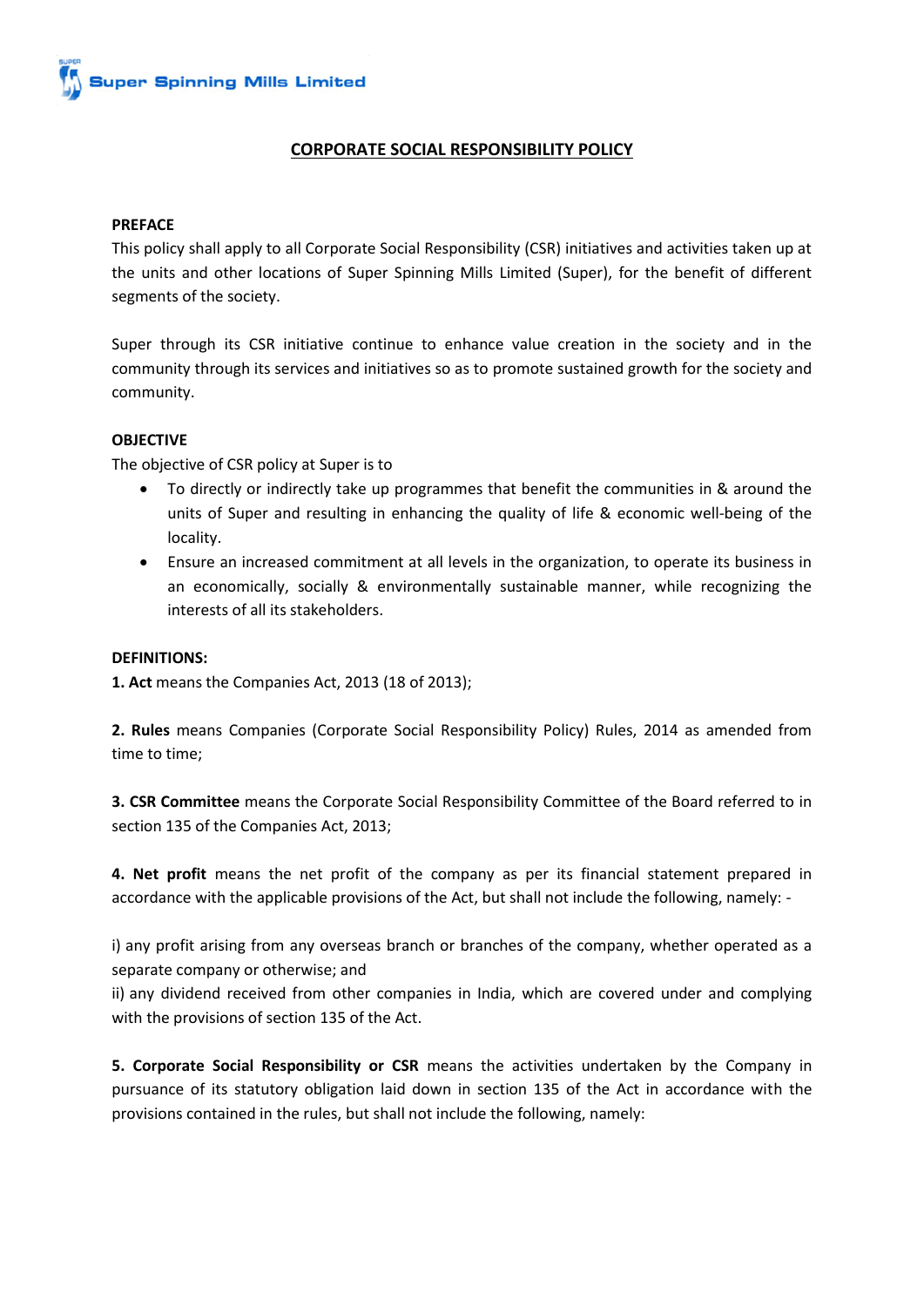(i) activities undertaken in pursuance of normal course of business of the company;

(ii) any activity undertaken by the company outside India except for training of Indian sports personnel representing any State or Union territory at national level or India at international level;

(iii) contribution of any amount directly or indirectly to any political party under section 182 of the Act;

(iv) activities benefitting employees of the company as defined in section 2 of the Code on Wages, 2019 (29 of 2019);

(v) activities supported by the companies on sponsorship basis for deriving marketing benefits for its products or services;

(vi) activities carried out for fulfillment of any other statutory obligations under any law in force in India;

**6. CSR expenditure** means the amount spent by the Company on CSR activities in Clause 5 above.

**7. Ongoing Project** means a multi-year project undertaken by the Company in fulfilment of its CSR obligation having timelines not exceeding three years excluding the financial year in which it was commenced and shall include such project that was initially not approved as a multi-year project but whose duration has been extended beyond one year by the board based on reasonable justification.

Words and expressions used herein and not defined in this policy shall have the meanings respectively assigned to them in the Companies Act, 2013 and Rules made thereunder.

# **CSR ACTIVITIES TO BE COVERED**

CSR activity to be undertaken shall be one or more of the projects / programmes /activities specified under the Schedule VII of the Act. The CSR committee shall formulate and recommend to the Board of Directors, an annual action plan in pursuance of this policy, which shall include the following, namely;

(a) the list of CSR projects or programmes that are approved to be undertaken in areas or subjects specified in Schedule VII of the Act;

(b) the manner of execution of the projects or programmes as specified in sub-rule (1) of rule 4;

(c) the modalities of utilisation of funds and implementation schedules for the projects or programmes;

(d) monitoring and reporting mechanism for the projects or programmes; and

(e) details of need and impact assessment, if any, for the projects undertaken by the company.

The CSR committee is at liberty to identify the projects / programmes /activities based on the needs of the society. The Administration Department / Public Relations Department / Unit Heads of the Company may submit to the Chairman of the CSR Committee the nature of CSR activities to be pursued from time to time based on the requirements of the area in which the factories / establishments of the Company are situated.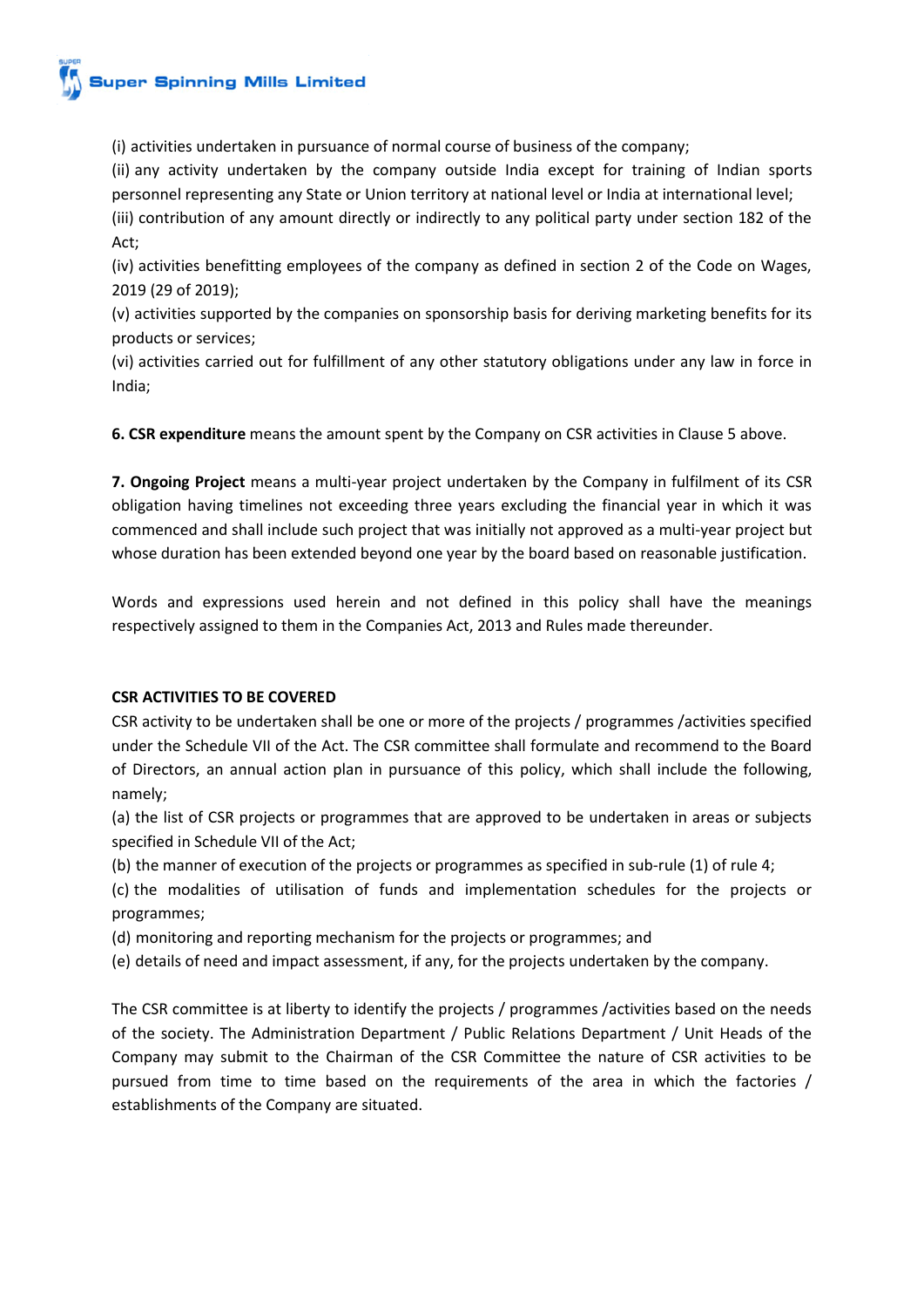## **CSR ACTIVITIES**

The CSR activities at Super shall include the following,

1. Eradicating hunger, poverty and malnutrition, promoting preventive health care and sanitation including contribution to the Swach Bharat Kosh set-up by the Central Government for the promotion of sanitation and making available safe drinking water;

2. Promoting education, including special education and employment enhancing vocational skills especially among children, women, elderly and the differently abled and livelihood enhancement projects;

3. Promoting gender equality, empowering women, setting up homes and hostels for women and orphans, setting up old age homes, day care centers and such other facilities for senior citizens and measures for reducing inequalities faced by socially and economically backward groups;

4. Ensuring environmental sustainability, ecological balance, protection of flora and fauna, animal welfare, agro forestry, conservation of natural resources and maintaining quality of soil, air and water including contribution to Clean Ganga Fund set-up by the Central Government for rejuvenation of river Ganga;

5. Protection of national heritage, art and culture including restoration of buildings and sites of historical importance and works of art, setting up public libraries, promotion and development of traditional arts and handicrafts;

6. Measures for the benefit of armed forces veterans, war widows and their dependants, Central Armed Police Forces (CAPF) and Central Para Military Forces (CPMF) veterans, and their dependents including widows;

7. Training to promote rural sports, nationally recognized sports, Paralympic sports and Olympic sports,

8. Contribution to the Prime Minister's National relief fund or Prime Minister's Central Assistance and Relief in Emergency Situations Fund (PM CARES Fund) or any other fund set up by the central government for socio‐economic development and relief and welfare of the Scheduled Castes, Scheduled Tribes, other back ward classes, minorities and women;

9. Contributions or fund provided to technology incubators located within academic institutions which are approved by the Central Government,

10. Rural development projects.

- 11. Slum area development;
- 12. Disaster management, including relief, rehabilitation and reconstruction activity(ies) and
- 13. Any other activity as may be specified in Schedule VII of the Act from time to time.

### **IDENTIFICATION OF PROGRAMMES**

The Committee may identify the CSR programmes by any of the following methods:

- a. Internal assessment by units/corporate office of the company,
- b. Identification studies by professional institutions/agencies,
- c. Receipt of a proposal/request from district administration/local Panchayat etc.,
- d. Receipt of a proposal/request from voluntary organizations/local representatives etc.,

## **ALLOCATION**

For achieving CSR objectives through implementation of the CSR programmes, the CSR committee will allocate every financial year, if applicable, a sum not more than 2 % of the average net profit of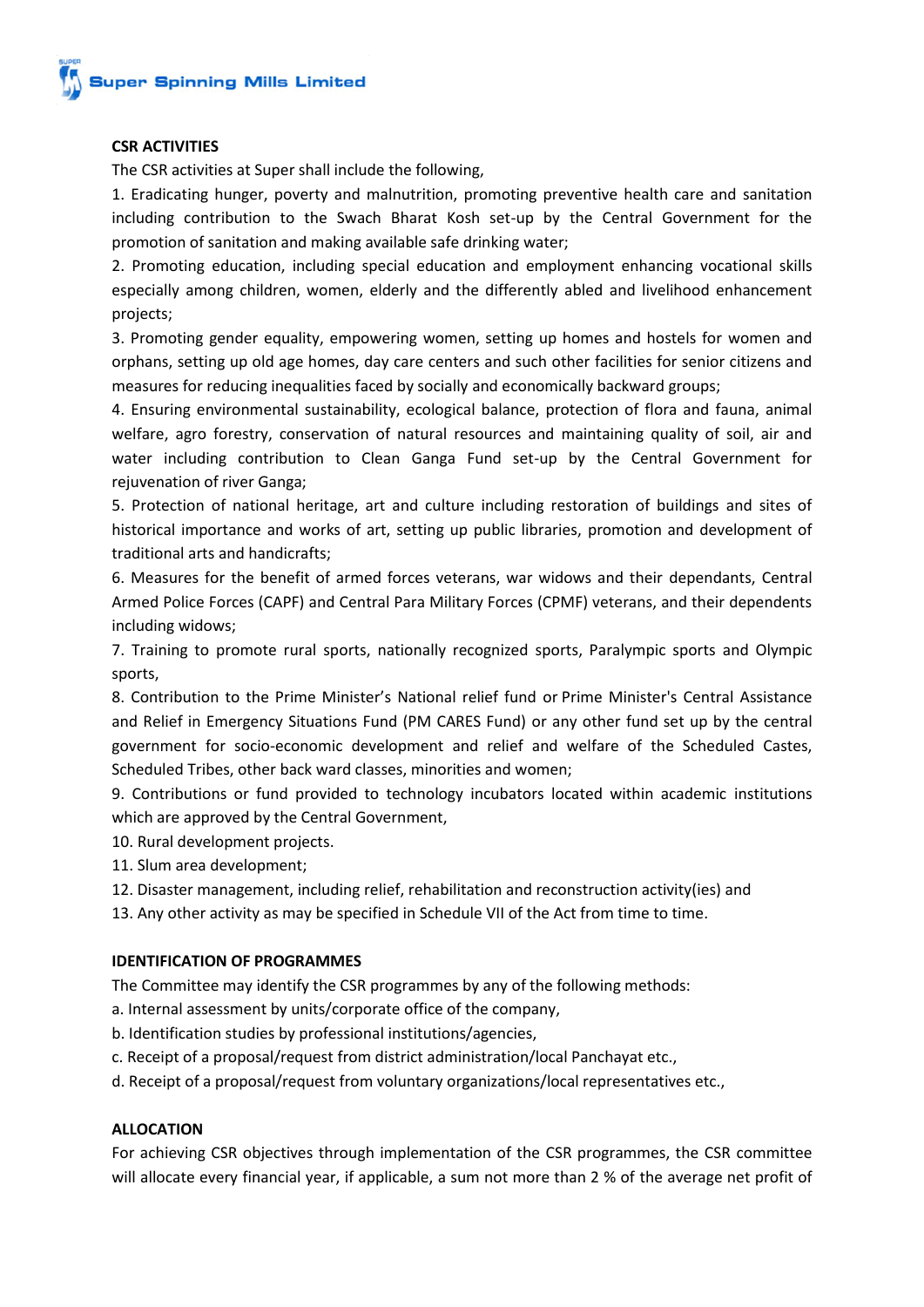# **Super Spinning Mills Limited**

the immediately preceding three years of the Company. The committee will decide on the mode of execution of the activities.

However, if in any financial year, for any reason, the company is unable to spend an amount as stated above, the Company shall provide suitable explanation stating the reasons therefor to the Board of Directors and the Board shall include the same in the Directors' Report of the Company. Further, the Company shall transfer such unspent amount (unless the unspent amount relates to an ongoing project) pertaining to that financial year to a fund as specified in Schedule VII of the Act within a period of six months of the expiry of the financial year.

Any amount which is remaining unspent pursuant to any ongoing project, undertaken by a company in pursuance of this Policy, shall be transferred by the company within a period of thirty days from the end of the financial year to a special account to be opened by the company in that behalf for that financial year in any scheduled bank to be called the Unspent Corporate Social Responsibility Account, and such amount shall be spent by the company in pursuance of its obligation under this Policy within a period of three financial years from the date of such transfer, failing which, the company shall transfer the same to a Fund specified in Schedule VII, within a period of thirty days from the date of completion of the third financial year.

Further, any surplus arising out of the CSR activities shall not form part of the business profit of a company and shall be ploughed back into the same project or shall be transferred to the unspent CSR Account and spent in pursuance of this policy and annual action plan of the company or transfer such surplus amount to a Fund specified in Schedule VII, within a period of six months of the expiry of the financial year.

Subject to the provisions of the Rules, excess CSR amount spend by the Company in excess of the statutory requirement may be set off against the requirements to spend up to immediate succeeding three financial years subject to the following conditions:

- a. The excess amount available for set off shall not include the surplus arising out of the CSR activities as mentioned above.
- b. The Board of Directors shall pass a resolution to this effect.

The CSR amount may be spent by a company for creation or acquisition of a capital asset which shall be held by

- a. A company established under Section 8 of the Act or a Registered Public Trust or Registered Public Society having charitable objects and "CSR Registration Number" or
- b. Beneficiaries of the said CSR project in the form of self-help groups, collectives, entities or
- c. A public authority as defined under Rule 2(j) of Companies (Corporate Social Responsibility Policy) Rules, 2014

# **CSR EXPENDITURE BUDGET**

A CSR expenditure budget (budget) for every financial year shall be prepared and submitted to the CSR committee for recommendation. The budget shall provide details as required for annual action plan. The CSR Committee after deliberations may recommend with or without modification to the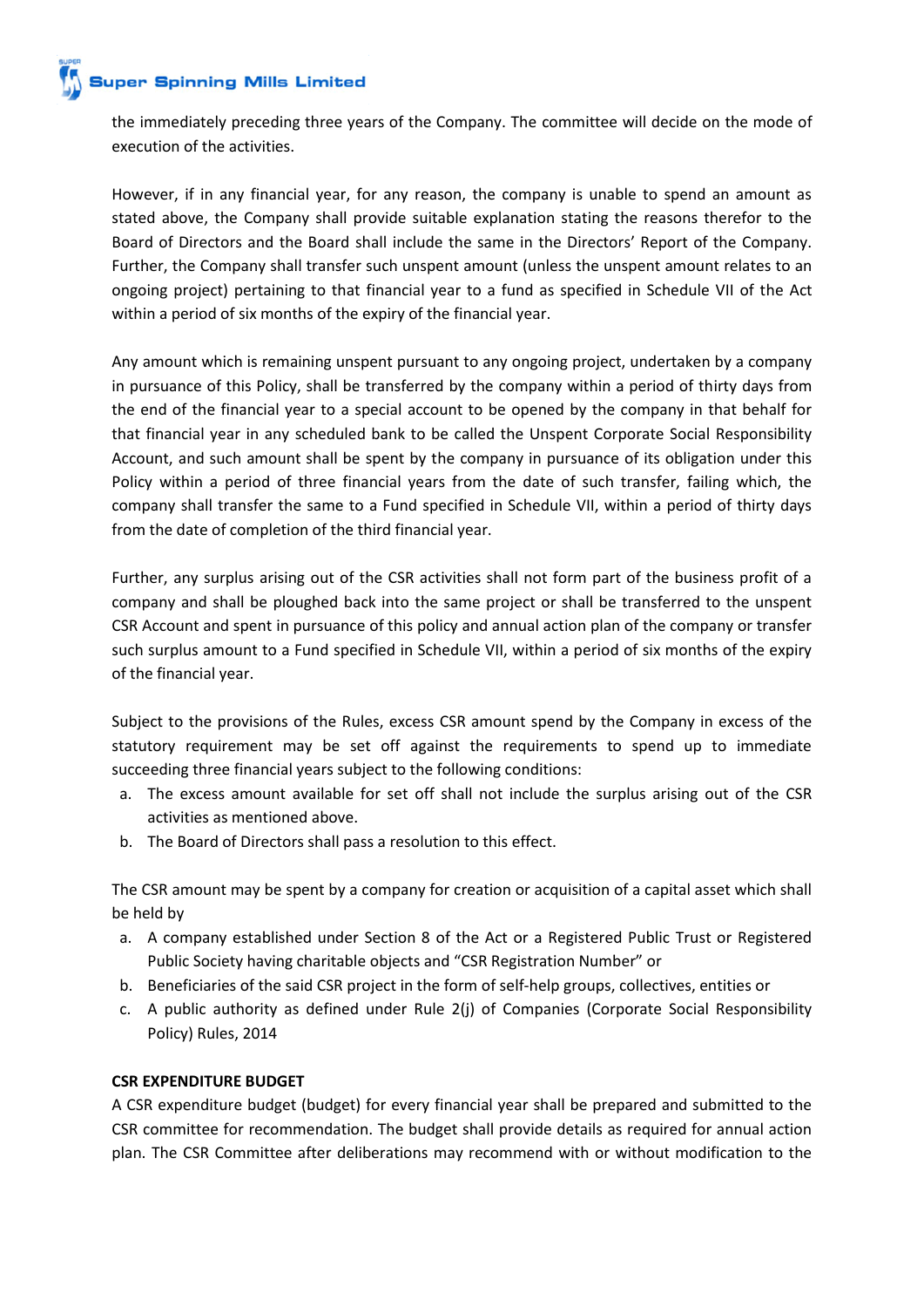

Board of Directors for approval at its first meeting to be held in each financial year. Then the company shall allocate funds as per the Board's approval.

## **METHOD OF CSR EXPENDITURE**

The Company may undertake the CSR activities directly by itself or by contributing to the following Implementing Agencies as may be recommended by the CSR Committee and approved by the Board:

- (a) a company established under section 8 of the Act, or a registered public trust or a registered society, registered under section 12A and 80 G of the Income Tax Act, 1961, established by the company, either singly or along with any other company, or
- (b) a company established under section 8 of the Act or a registered trust or a registered society, established by the Central Government or State Government; or
- (c) any entity established under an Act of Parliament or a State legislature; or
- (d) a company established under section 8 of the Act, or a registered public trust or a registered society, registered under section 12A and 80G of the Income Tax Act, 1961, and having an established track record of at least three years in undertaking similar activities.

Where contributions are made to an implementing agencies, the company shall ensure that the implementing agency has a valid "CSR Registration Number" and also shall obtain a Fund.

The company may also collaborate with other companies for undertaking projects or programmes or CSR activities in such a manner that the CSR committees of respective companies are able to report separately on such projects or programmes.

Utilization Certificate duly certified by an independent Chartered Accountant and submitted to the CSR Committee.

For ongoing projects, extending beyond the financial year, the Board shall monitor the implementation of the project with reference to the approved timelines and year-wise allocation.

### **APPROVAL**

The identified proposals will be required to be put up to the CSR Committee of the Board at the beginning of every financial year.

For meeting the requirements arising out of immediate & urgent situations, Managing Director is authorised to approve the proposals, the same may be ratified in the next CSR committee meeting.

### **IMPLEMENTATION**

Once the programmes approved by the CSR Committee of the Board are communicated to the Units, the concerned unit managers shall initiate steps to implement the activities, they will be required to enter into an agreement with each of the executing/ implementing agency.

**The committee may implement the CSR activities through a registered trust/registered society or may be jointly with any other company.**